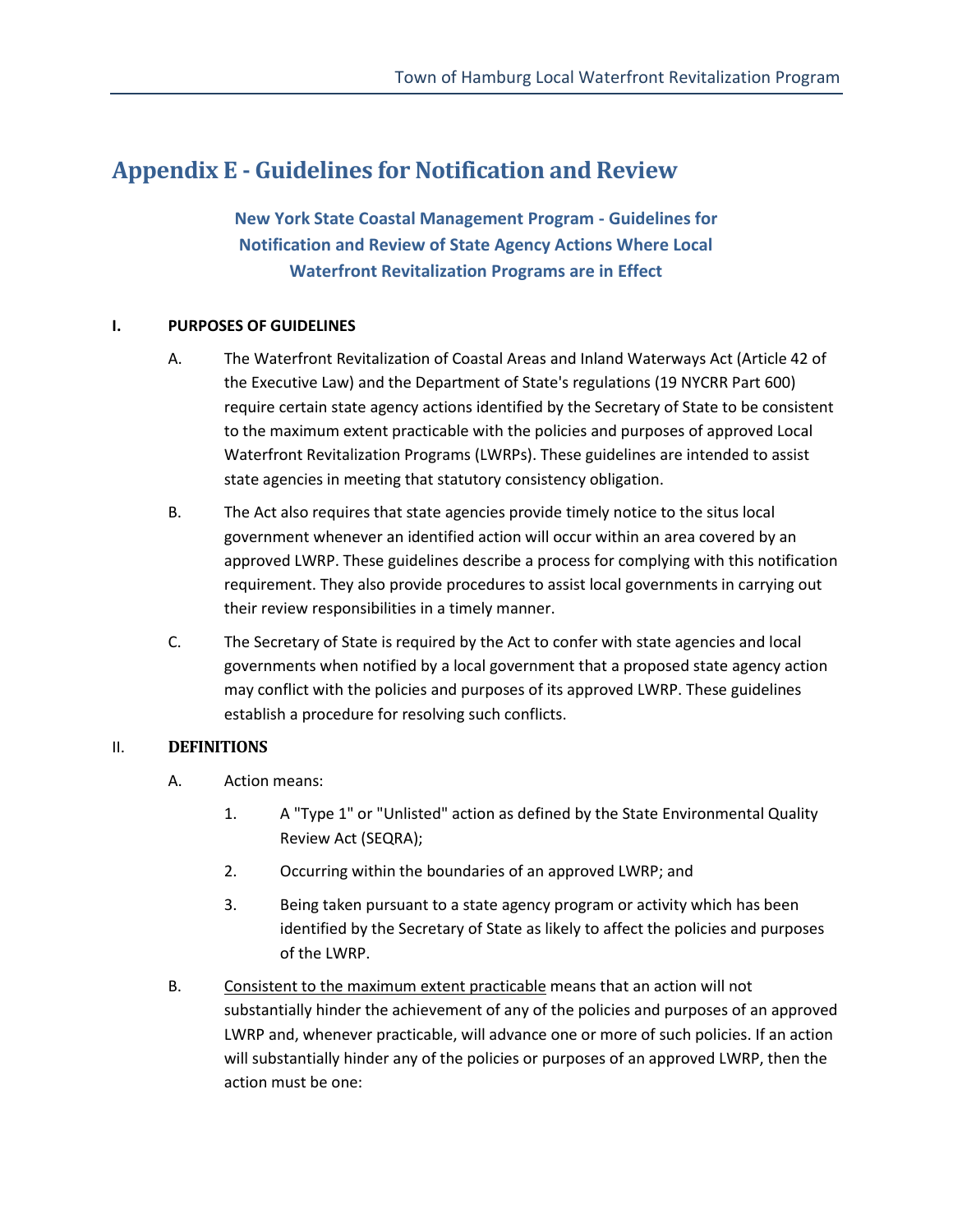- 1. For which no reasonable alternatives exist that would avoid or overcome any substantial hindrance;
- 2. That will minimize all adverse effects on the policies or purposes of the LWRP to the maximum extent practicable; and
- 3. That will result in an overriding regional or statewide public benefit.
- C. Local Waterfront Revitalization Program or LWRP means a program prepared and adopted by a local government and approved by the Secretary of State pursuant to Executive Law, Article 42; which program contains policies on the management of land, water and man-made resources, proposed land uses and specific projects that are essential to program implementation.

### **III. NOTIFICATION PROCEDURE**

- A. When a state agency is considering an action as described in II above, the state agency shall notify the affected local government.
- B. Notification of a proposed action by a state agency:
	- 1. Shall fully describe the nature and location of the action;
	- 2. Shall be accomplished by use of either the State Clearinghouse, other existing state agency notification procedures, or through an alternative procedure agreed upon by the state agency and local government;
	- 3. Should be provided to the local official identified in the LWRP of the situs local government as early in the planning stages of the action as possible, but in any event at least 30 days prior to the agency's decision on the action. (The timely filing of a copy of a completed Coastal Assessment Form with the local LWRP official should be considered adequate notification of a proposed action.)
- C. If the proposed action will require the preparation of a draft environ-mental impact statement, the filing of this draft document with the chief executive officer can serve as the state agency's notification to the situs local government.

### **IV. LOCAL GOVERNMENT REVIEW PROCEDURE**

- A. Upon receipt of notification from a state agency, the situs local government will be responsible for evaluating a proposed action against the policies and purposes of its approved LWRP. Upon request of the local official identified in the LWRP, the state agency should promptly provide the situs local government with whatever additional information is available which will assist the situs local government to evaluate the proposed action.
- B If the situs local government cannot identify any conflicts between the proposed action and the applicable policies and purposes of its approved LWRP, it should inform the state agency in writing of its finding. Upon receipt of the local government's finding, the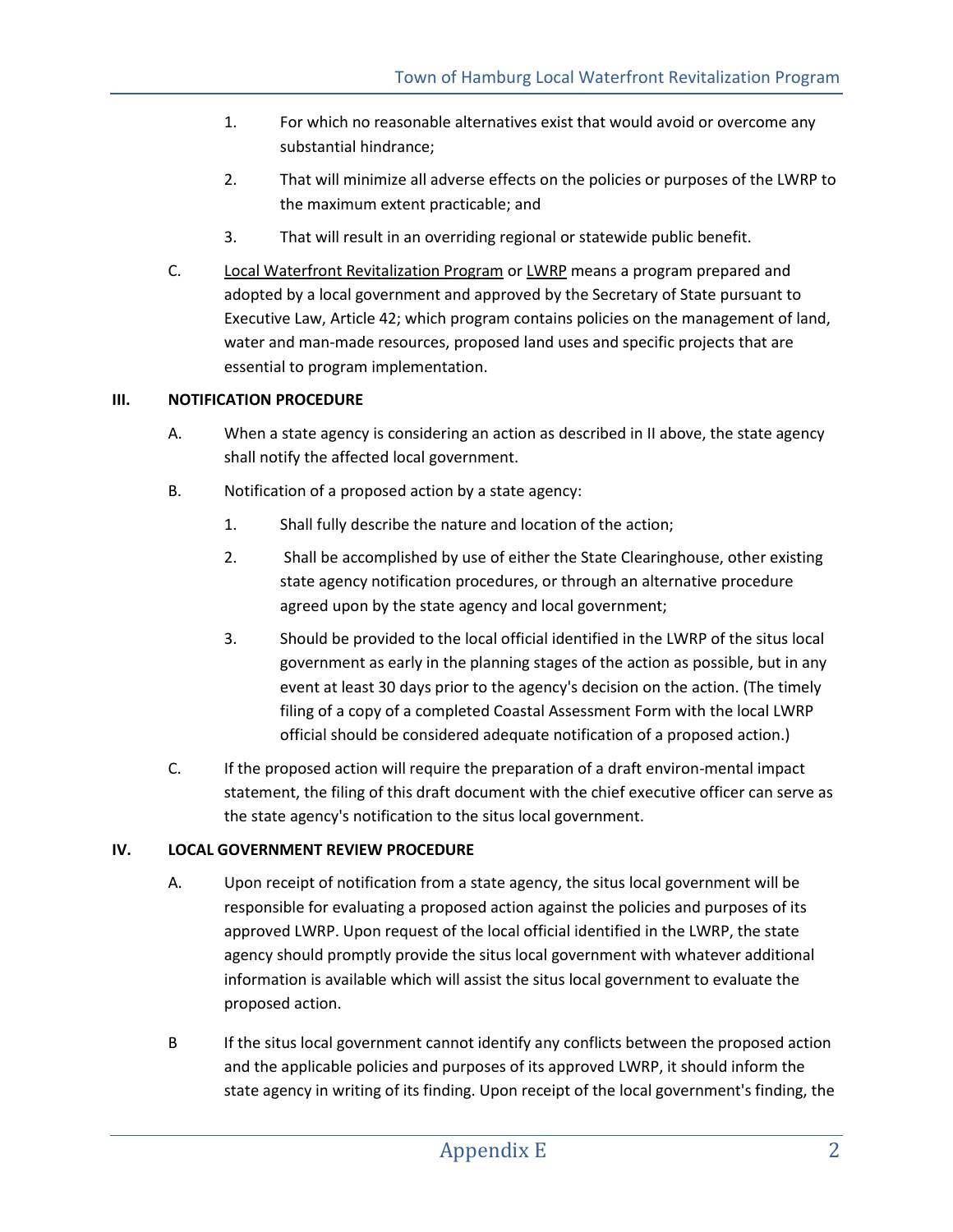state agency may proceed with its consideration of the proposed action in accordance with 19 NYCRR Part 600.

- C. If the situs local government does not notify the state agency in writing of its finding within the established review period, the state agency may then presume that the proposed action does not conflict with the policies and purposes of the municipality's approved LWRP.
- D. If the situs local government notifies the state agency in writing that the proposed action does conflict with the policies and/or purposes of its approved LWRP, the state agency shall not proceed with its consideration of, or· decision on, the proposed action as long as the Resolution of Conflicts procedure established in V below shall apply. The local government shall forward a copy of the identified conflicts to the Secretary of State at the time when the state agency is notified. In notifying the state agency, the local government shall identify the specific policies and purposes of the LWRP with which the proposed action conflicts.

## **V. RESOLUTION OF CONFLICTS**

- A. The following procedure applies whenever a local government has notified the Secretary of State and state agency that a proposed action conflicts with the policies and purposes of its approved LWRP:
	- 1. Upon receipt of notification from a local government that a proposed action conflicts with its approved LWRP, the state agency should contact the local LWRP official to discuss the content of the identified conflicts and the means for resolving them. A meeting of state agency and local government representatives may be necessary to discuss and resolve the identified conflicts. This discussion should take place within 30 days of the receipt ofa conflict notification from the local government.
	- 2. If the discussion between the situs local government and the state agency results in the resolution of the identified conflicts, then, within seven days of the discussion, the situs local government shall notify the state agency in writing, with a copy forwarded to the Secretary of State, that all of the identified conflicts have been resolved. The state agency can then proceed with its consideration of the proposed action in accordance with 19 NYCRR Part 600.
	- 3. If the consultation between the situs local government and the state agency does not lead to the resolution of the identified conflicts, either party may request, in writing, the assistance of the Secretary of State to resolve any or all of the identified conflicts. This request must be received by the Secretary within 15 days following the discussion between the situs local government and the state agency. The party requesting the assistance of the Secretary of State shall forward a copy of their request to the other party.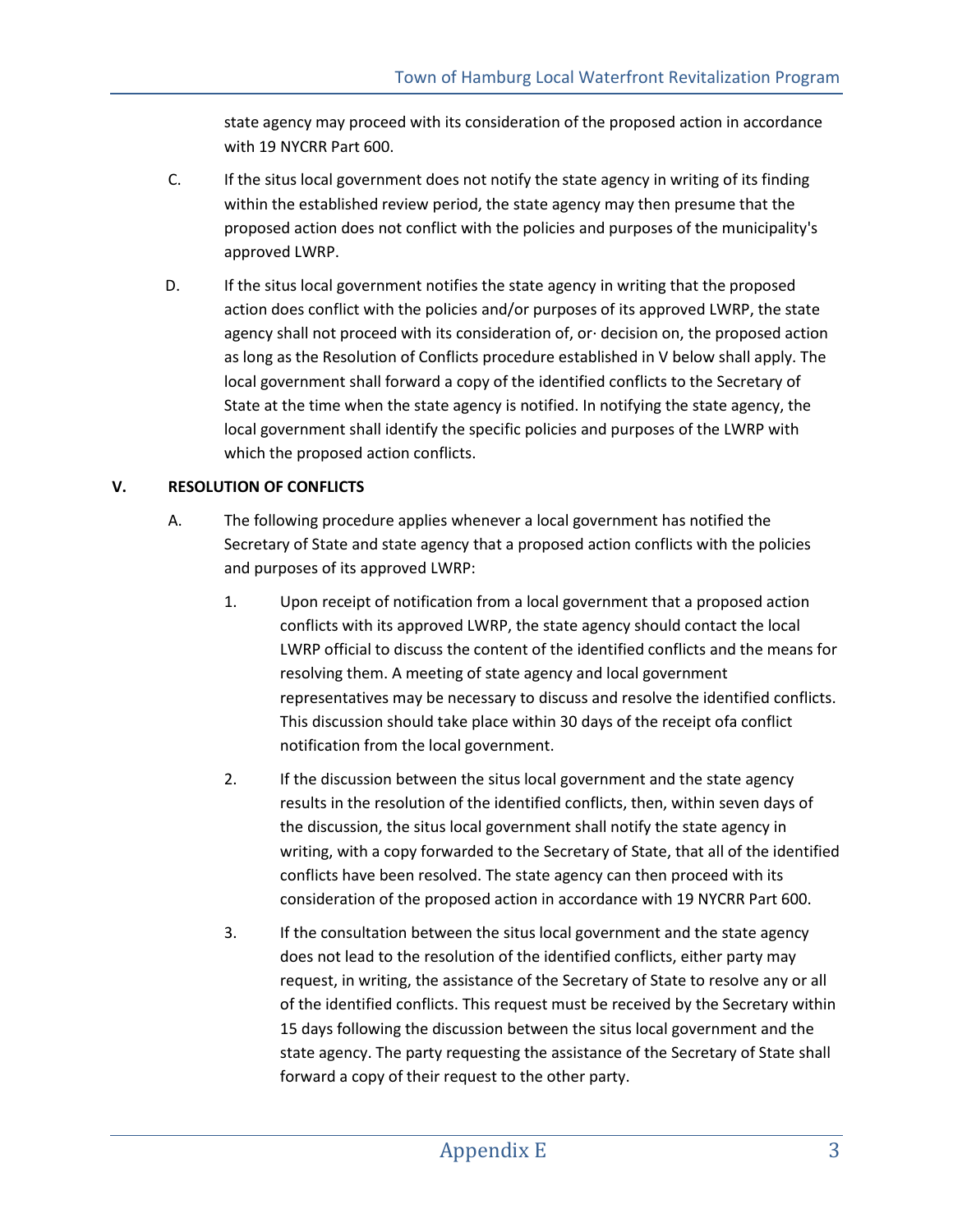- 4. Within 30 days following the receipt of a request for assistance, the Secretary or a Department of State official or employee designated by the Secretary, will discuss the identified conflicts and circumstances preventing their resolution with appropriate representatives from the state agency and situs local government.
- 5. If agreement among all parties cannot be reached during this discussion, the Secretary shall, within 15 days, notify both parties of his/her findings and recommendations~
- 6. The state agency shall not proceed with its consideration of, or decision on, the proposed action as long as the foregoing Resolution of Conflicts procedures shall apply.

# **Procedural Guidelines for Coordinating NYS Department of State (Dos) & LWRP Consistency Review of Federal Agency Actions**

### **DIRECT ACTIONS**

- 1. After acknowledging the receipt of a consistency determination and supporting documentation from a federal agency, DOS will forward copies of the determination and other descriptive information on the proposed direct action to the program coordinator (of an approved LWRP) and other interested parties.
- 2. This notification will indicate the date by which all comments and recommendations must be submitted to DOS and will identify the Department's principal reviewer for the proposed action.
- 3. The review period will be about twenty-five (25) days. If comments and recommendations are not received by the date indicated in the notification, DOS will presume that the municipality has "no opinion" on the consistency of the proposed direct federal agency action with local coastal policies.
- 4. If DOS does not fully concur with and/or has any questions on the comments and recommendations submitted by the municipality, DOS will contact the municipality to discuss any differences of opinion or questions prior to agreeing or disagreeing with the federal agency's consistency determination on the proposed direct action.
- 5. A copy of DOS' "agreement" or "disagreement" letter to the federal agency will be forwarded to the local program coordinator.

### **PERMIT AND LICENSE ACTIONS**

1. DOS will acknowledge the receipt of an applicant's consistency certification and application materials. At that time, DOS will forward a copy of the submitted documentation to the program coordinator than will identify the Department's principal reviewer for the proposed action.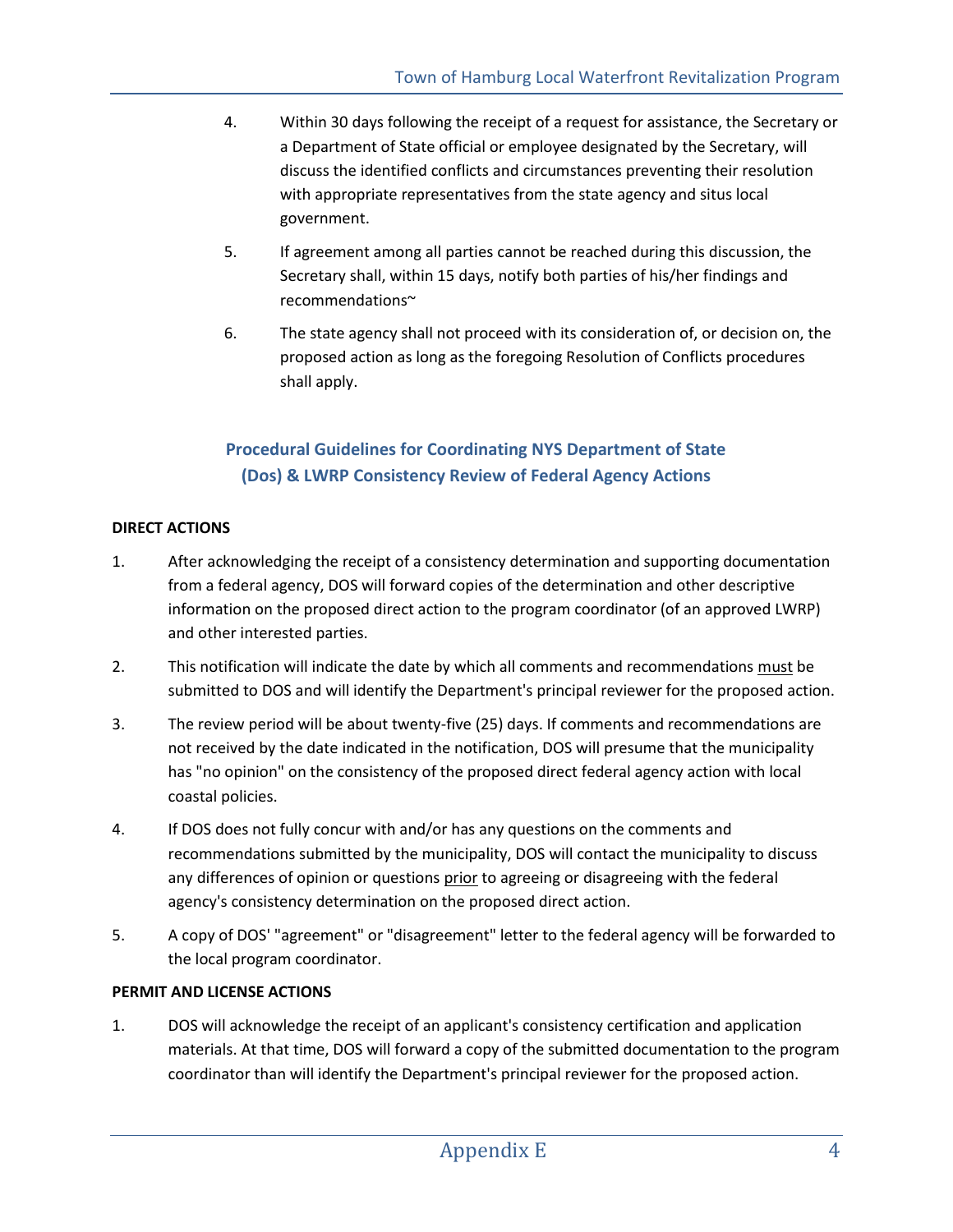- 2. Within thirty (30) days of receiving such information, the program coordinator will contact the principal reviewer for DOS to discuss: (a) the need to request additional information for review purposes; and (b) any possible problems pertaining to the consistency of a proposed action with local coastal policies.
- 3. When DOS and the program coordinator agree that additional information is necessary, DOS will request the applicant to provide the information. A copy of this information will be provided to the program coordinator upon receipt.
- 4. Within thirty (30) days of receiving the requested additional information or discussing possible problems of a proposed action with the principal reviewer for DOS, whichever is later, the program coordinator will notify DOS of the reasons why a proposed action may be inconsistent or consistent with local coastal policies.
- 5. After the notification, the program coordinator will submit the municipality's written comments and recommendations on a proposed permit action to DOS before or at the conclusion of the official public comment period. If such comments and recommendations are not forwarded to DOS by the end of the public comment period, DOS will presume that the municipality has "no opinion" on the consistency of the proposed action with local coastal policies.
- 6. If DOS does not fully concur with and/or has any questions on the comments and recommendations submitted by the municipality on a proposed permit action, DOS will contact the program coordinator to discuss any differences of opinion prior to issuing a letter of "concurrence" or "objection" letter to the applicant.
- 7. A copy of DOS' "concurrence" or "objective" letter to the applicant will be forwarded to the program coordinator.

### **FINANCIAL ASSISTANCE ACTIONS**

- 1. Upon receiving notification of a proposed federal financial assistance action, DOS will request information on the action from the applicant for consistency review purposes. As appropriate, DOS will also request the applicant to provide a copy of the application documentation to the program coordinator. A copy of this letter will be forwarded to the coordinator and will serve as notification that the proposed action may be subject to review.
- 2. DOS will acknowledge the receipt of the requested information and provide a copy of this acknowledgement to the program coordinator. DOS may, at this time, request the applicant to submit additional information for review purposes.
- 3. The review period will conclude thirty (30) days after the date on DOS' letter of acknowledgement or the receipt of requested additional information, whichever is later. The review period may be extended for major financial assistance actions.
- 4. The program coordinator must submit the municipality's comments and recommendations on the proposed action to DOS within twenty days (or other time agreed to by DOS and the program coordinator) from the start of the review period. If comments and recommendations